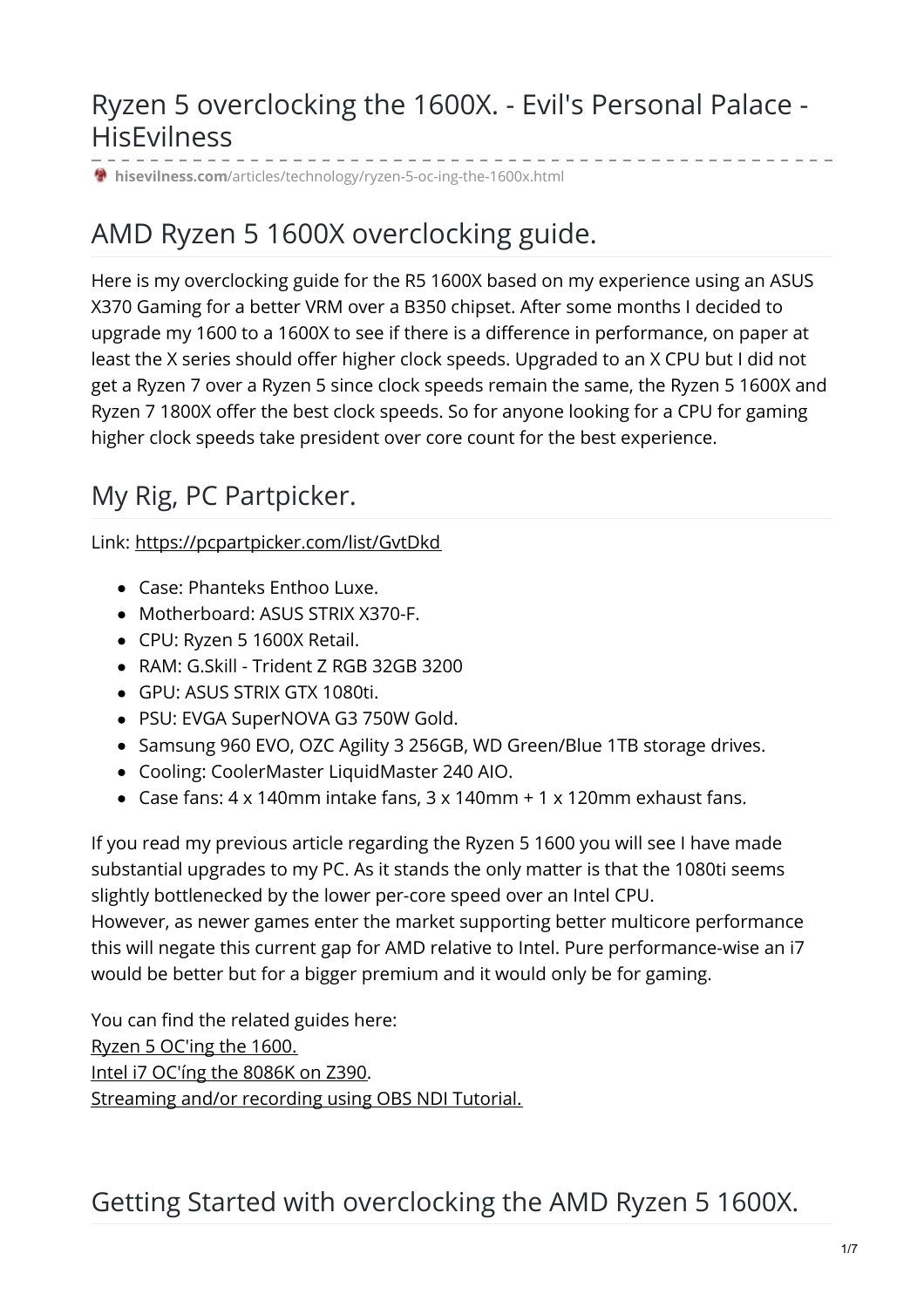As always insert your desired hardware and ensure it boots and windows version of your taste is installed. For this guide, I used an ASUS motherboard and a 240 AIO for cooling, air cooling might make it harder to achieve a higher overclock.

The principle remains the same as well as using a different vendor although they might use different wording then ASUS. Also, make sure to run a baseline benchmark to check stability at stock settings and scores so you can measure any gains. Check your BIOS version especially with Ryzen updates do tend to offer greater stability especially RAM wise.

You also want to download the following programs for stress testing your overclock. These are a vital tool for stress testing and monitoring if you already have tools you can use those but these programs I highly recommend and were used while writing this overclocking guide.

- HWiNFO64: <https://www.hwinfo.com/download/>
- Prime 95: <https://www.mersenne.org/download/>

| 09/26/2018 $06:31^{\Omega}$   $\oplus$ English $\cong$ MyFavorite(F3) $\partial$ Qfan Control(F6)<br><b>My Favorites</b><br>Main                                                                   | Ai Tweaker<br>Advanced | $\bigcirc$ EZ Tuning Wizard(F11)<br>Hot Keys <sup>7</sup><br>Monitor<br>Tool<br>Exit<br><b>Boot</b>                         | Hardware Monitor                                                                                                                                              |
|----------------------------------------------------------------------------------------------------------------------------------------------------------------------------------------------------|------------------------|-----------------------------------------------------------------------------------------------------------------------------|---------------------------------------------------------------------------------------------------------------------------------------------------------------|
| <b>BIOS Information</b><br><b>BIOS Version</b><br><b>Build Date</b><br><b>EC1 Version</b><br><b>EC2 Version</b><br><b>LED EC Version</b><br><b>CPU Information</b><br><b>Brand String</b><br>Speed |                        | 4012 x64<br>04/20/2018<br>MBEC-AM4-0326<br>RGE2-AM4-0106<br>LED-0116<br>AMD Ryzen 5 1600X Six-Core<br>Processor<br>3925 MHz | CPU<br>Temperature<br>Frequency<br>3925 MHz<br>47°C<br>APU Freq<br>Ratio<br>39.25x<br>100.00 MHz<br>Core Voltage<br>1.426 V<br>Memory<br>Voltage<br>Frequency |
| <b>Total Memory</b><br>Speed<br>System Language<br>System Date                                                                                                                                     |                        | 32768 MB (DDR4)<br>3200 MHz<br>English<br>09/26/2018                                                                        | 3200 MHz<br>1.350 V<br>Capacity<br>32768 MB                                                                                                                   |
| <b>System Time</b><br>Accord Louis                                                                                                                                                                 |                        | 06:31:02<br>Administrator                                                                                                   | Voltage<br>$+12V$<br>$+5V$<br>11.968 V<br>4.959 V<br>$+3.3V$                                                                                                  |
| Choose the default language<br>$\left( i\right)$                                                                                                                                                   |                        | <b>Last Modified</b>                                                                                                        | 3.291 V<br>EzMode(F7) -<br>Search on FAQ                                                                                                                      |

## BIOS Settings.

Ensure you run stock DDR4 RAM speeds that is 2133mhz with stock timings. As you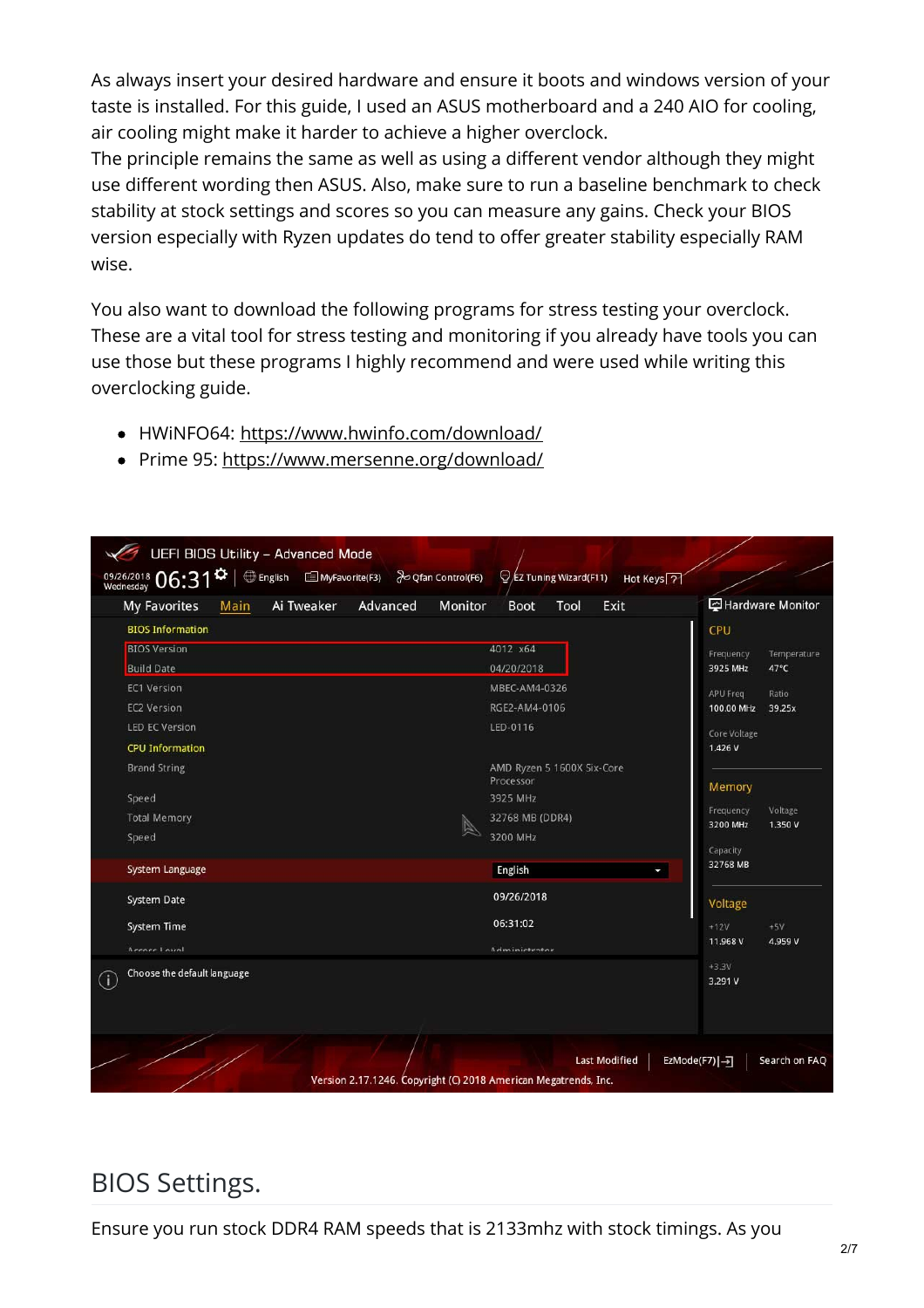might be aware of Ryzen is a bit funky when it comes to RAM but higher MHz will yield a faster system. The RAM clock speeds tie into the infinity fabric that "glue's" chiplets together in the die. For the best results ensure you have Samsung B-Die or Hynix A-Die IC's, you can check the QVL or RAM manufacturer as well as use Typhoon Burner. Note the screenshot below has my D.O.C.P. profile the highest settings, keep the stock timings for now and change this after finishing your CPU overclock.

| <b>UEFI BIOS Utility - Advanced Mode</b>                                                                                                                                                                                                                                                                                                                                                                   |                                                |                                             |
|------------------------------------------------------------------------------------------------------------------------------------------------------------------------------------------------------------------------------------------------------------------------------------------------------------------------------------------------------------------------------------------------------------|------------------------------------------------|---------------------------------------------|
| 09/26/2018 06:32*<br><b>Qfan Control(F6)</b> ∂⊙ Qfan Control(F6)                                                                                                                                                                                                                                                                                                                                           | EZ Tuning Wizard(F11)<br>Hot Keys <sup>7</sup> |                                             |
| Advanced<br>Ai Tweaker<br>Monitor<br><b>My Favorites</b><br>Main                                                                                                                                                                                                                                                                                                                                           | Tool<br>Exit<br><b>Boot</b>                    | Hardware Monitor                            |
| Target CPU Speed: 4000MHz<br>Target DRAM Frequency: 3200MHz                                                                                                                                                                                                                                                                                                                                                |                                                | CPU<br>Temperature<br>Frequency             |
| Ai Overclock Tuner                                                                                                                                                                                                                                                                                                                                                                                         | D.O.C.P. Standard                              | 3925 MHz<br>$50^{\circ}$ C                  |
| D.O.C.P.                                                                                                                                                                                                                                                                                                                                                                                                   | D.O.C.P DDR4-3200 16-18-18-31 -                | APU Freg<br>Ratio<br>100.00 MHz<br>39.25x   |
| <b>APU Frequency</b>                                                                                                                                                                                                                                                                                                                                                                                       | 100.0000                                       | Core Voltage                                |
| <b>BCLK_Divider</b>                                                                                                                                                                                                                                                                                                                                                                                        | Auto<br>۰                                      | 1.426 V                                     |
| <b>Memory Frequency</b>                                                                                                                                                                                                                                                                                                                                                                                    | DDR4-3200MHz<br>۰                              | Memory                                      |
| <b>Custom CPU Core Ratio</b>                                                                                                                                                                                                                                                                                                                                                                               | Auto<br>-                                      | Frequency<br>Voltage<br>3200 MHz<br>1.350 V |
| > CPU Core Ratio                                                                                                                                                                                                                                                                                                                                                                                           | 40.00                                          | Capacity                                    |
| <b>EPU Power Saving Mode</b>                                                                                                                                                                                                                                                                                                                                                                               | <b>Disabled</b><br>۰.                          | 32768 MB                                    |
| <b>TPU</b>                                                                                                                                                                                                                                                                                                                                                                                                 | <b>Keep Current Settings</b><br>-              | Voltage                                     |
| Performance Bias                                                                                                                                                                                                                                                                                                                                                                                           | Auto<br>۰.                                     | $+12V$<br>$+5V$<br>11.968 V<br>4.959 V      |
| [Manual] When the manual mode is selected, the BCLK(base clock) frequency can be assigned manually.<br>$\left( i\right)$<br>[D.O.C.P Standard] Loads standardized unbiased settings.<br>[D.O.C.P. 1] Loads the optimal settings for the system<br>[D.O.C.P. 2] Loads the optimal settings for the system via 2133 DRAM Ratio<br>[D.O.C.P. 3] Loads the optimal settings for the system via 2400 DRAM Ratio |                                                | $+3.3V$<br>3.291 V                          |
| [D.O.C.P. 4] Loads the optimal settings for the system via 2666 DRAM Ratio<br>[D.O.C.P. 5] Loads the optimal settings for the system via 2933 DRAM Ratio<br>Version 2.17.1246. Copyright (C) 2018 American Megatrends, Inc.                                                                                                                                                                                | <b>Last Modified</b>                           | EzMode(F7) -<br>Search on FAQ               |

Now to get down to getting the best out of your chip without burning the house down. As always you are bound by the "silicon lottery" and on this draw, I have the short straw because I am not getting better clock speeds. Good chips can run 4.1Ghz with proper voltages mine are a bit on the high side and I tuned down my overclock just to be saved.

# DIGI+ VRM Settings.

The X370 offers much more in the BIOS for overclocking, a greater range of settings then a B350 board as well as a better VRM. A better VRM translates into a more stable power supply, fewer fluctuations resulting in great stability. Frequency settings on VDDCR CPU Switching Frequency and VDDCR SOC Switching Frequency to 300, a higher frequency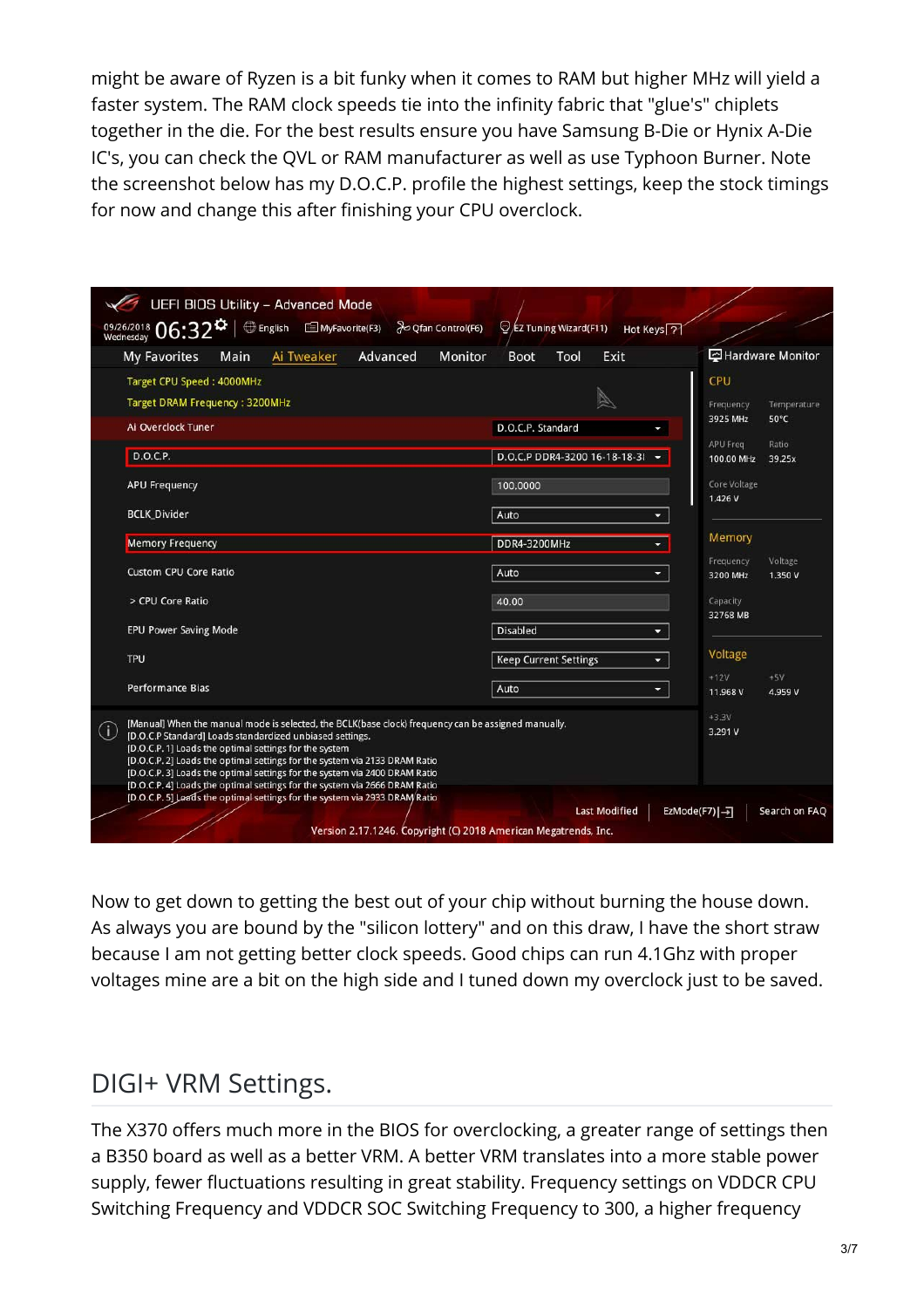tends to be a waste of power. VDDCR CPU Current Capability, VDDCR SOC Current Capability, in short, how much power it can draw over the baseline to 130%. VDDCR CPU Load Line Calibration, VDDCR SOC Power Phase Control set to extreme. VDDCR CPU Load Line Calibration, VDDCR SOC Load Line Calibration set to level 3, higher or lower resulted in instability in my case yours could be different. These settings are the best for my chip, especially the Line Calibration settings vary from chip to chip if you are close to stable make changes here.

| <b>UEFI BIOS Utility - Advanced Mode</b>                                                                                                   |                                                           |                                              |
|--------------------------------------------------------------------------------------------------------------------------------------------|-----------------------------------------------------------|----------------------------------------------|
| 09/26/2018 $06:33$ <sup><math>\boldsymbol{\ddot{\alpha}}</math></sup> $\oplus$ English $\equiv$ MyFavorite(F3) $\partial$ Qfan Control(F6) | $\bigcirc$ EZ Tuning Wizard(F11)<br>Hot Keys <sup>7</sup> |                                              |
| Advanced<br><b>Monitor</b><br>My Favorites<br>Main<br>Ai Tweaker                                                                           | Tool<br>Exit<br><b>Boot</b>                               | Hardware Monitor                             |
| <b>VDDCR CPU Load Line Calibration</b>                                                                                                     | Level 3                                                   | <b>CPU</b>                                   |
| <b>VDDCR CPU Current Capability</b>                                                                                                        | 130%<br>٠                                                 | Frequency<br>Temperature<br>3925 MHz<br>48°C |
| <b>VDDCR CPU Switching Frequency</b>                                                                                                       | Manual<br>÷                                               | APU Freq<br>Ratio                            |
| Fixed VDDCR CPU Switching Frequency                                                                                                        | 300                                                       | 100.00 MHz<br>39.25x                         |
| VRM Spread Spectrum                                                                                                                        | Off<br>On                                                 | Core Voltage<br>1.426 V                      |
| <b>VDDCR CPU Power Duty Control</b>                                                                                                        | T.Probe<br>×                                              | Memory                                       |
| <b>VDDCR CPU Power Phase Control</b>                                                                                                       | Extreme<br>×                                              | Voltage<br>Frequency                         |
| <b>VDDCR SOC Load Line Calibration</b>                                                                                                     | Level 3<br>٠                                              | 3200 MHz<br>1.350 V                          |
| <b>VDDCR SOC Current Capability</b>                                                                                                        | 130%<br>٠                                                 | Capacity<br>32768 MB                         |
| <b>VDDCR SOC Switching Frequency</b>                                                                                                       | Manual<br>÷                                               | Voltage                                      |
| Fixed VDDCR SOC Switching Frequency                                                                                                        | 300                                                       | $+12V$<br>$+5V$                              |
| <b>VDDCR SOC Power Phase Control</b>                                                                                                       | Extreme<br>$\overline{\phantom{a}}$                       | 11.968 V<br>4.959 V                          |
| <b>VDDCR CPU Load Line Calibration</b><br>$\left( \mathbf{i}\right)$                                                                       |                                                           | $+3.3V$<br>3.291 V                           |
| Version 2.17.1246. Copyright (C) 2018 American Megatrends, Inc.                                                                            | <b>Last Modified</b>                                      | EzMode(F7) -<br>Search on FAQ                |

## AMD CBS.

Settings of importance here are Core Performance Boost, this will set your clock speed to the number entered in the BIOS without a boost. If you leave this one it will result in instability due to the chip trying to boost higher frequency, when running at the highest frequency this will result in crashes. And a Global C-State Control should also be disabled since this function is for power savings and would try to downclock your CPU and VDDCR CPU voltage.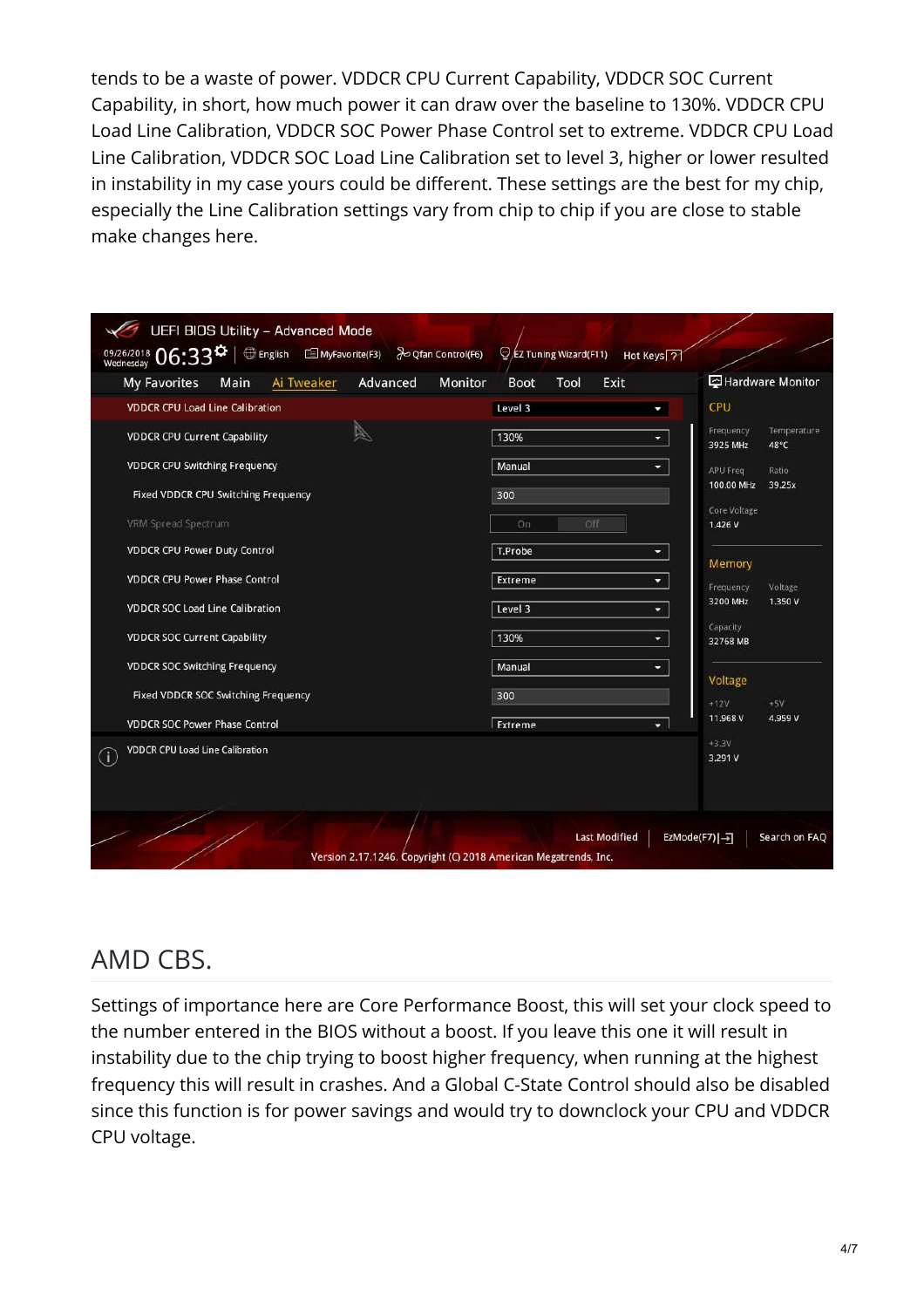| <b>UEFI BIOS Utility - Advanced Mode</b><br>09/26/2018 06:34<br><b> English</b> ■ MyFavorite(F3) a Qfan Control(F6) | $\bigcirc$ EZ Tuning Wizard(F11)<br>Hot Keys <sup>2</sup> |                                              |  |  |
|---------------------------------------------------------------------------------------------------------------------|-----------------------------------------------------------|----------------------------------------------|--|--|
| My Favorites<br>Ai Tweaker<br>Monitor<br>Main<br>Advanced                                                           | Tool<br>Exit<br><b>Boot</b>                               | Hardware Monitor                             |  |  |
| ← Advanced\AMD CBS                                                                                                  |                                                           | CPU                                          |  |  |
| <b>Core Performance Boost</b>                                                                                       | Disable<br>۰                                              | Frequency<br>Temperature<br>47°C<br>3925 MHz |  |  |
| Memory interleaving                                                                                                 | Auto<br>٠                                                 | Ratio<br><b>APU Freq</b>                     |  |  |
| <b>IOMMU</b>                                                                                                        | Auto<br>۰                                                 | 100.00 MHz<br>39.25x                         |  |  |
| <b>Global C-state Control</b>                                                                                       | Auto<br>$\overline{\phantom{a}}$                          | Core Voltage<br>1.405 V                      |  |  |
| Power Supply Idle Control                                                                                           | Auto<br>۰                                                 |                                              |  |  |
| Opcache Control                                                                                                     | Auto<br>٠                                                 | Memory<br>Frequency<br>Voltage               |  |  |
| > NBIO Common Options                                                                                               |                                                           | 3200 MHz<br>1.350 V                          |  |  |
|                                                                                                                     |                                                           | Capacity<br>32768 MB                         |  |  |
|                                                                                                                     |                                                           |                                              |  |  |
|                                                                                                                     |                                                           | Voltage<br>$+12V$<br>$+5V$                   |  |  |
|                                                                                                                     |                                                           | 11.968 V<br>4.959 V                          |  |  |
| $\odot$                                                                                                             |                                                           | $+3.3V$<br>3.291 V                           |  |  |
|                                                                                                                     |                                                           |                                              |  |  |
|                                                                                                                     |                                                           |                                              |  |  |
| <b>Last Modified</b><br>EzMode(F7) [-)<br>Search on FAQ                                                             |                                                           |                                              |  |  |
| Version 2.17.1246. Copyright (C) 2018 American Megatrends, Inc.                                                     |                                                           |                                              |  |  |

## VDDCR Core Volts.

As with the Ryzen 5, 1600 the none X the same volt limits apply, going beyond those will result in your CPU degrading to the point it will not maintain the overclock. Also to note is that the X version has a higher set temperature not to be alarmed by higher numbers, this is why better cooling is important. When stress testing the overlock you want to use a tool like **HWINFO64** to monitor temperatures, clock speeds, and voltages.

- AMD Recommended Voltage: *1.350 to 1.375 volts.*
- Community Recommended Voltage: *1.400 to 1,450 volts.*
- Absolute max and not recommended: *1.500 to 1550 volts.*

The 2 settings you will have to adjust here are CPU Core Ratio and VDDCR CPU Voltage, the first is a straight-up number the latter is an offset number. On the X370 you either use Offset Mode or Manual Mode, Offset Mode offers better granular tweaking over manual mode so we will be using Offset Mod. Now it comes down setting the CPU Core Ratio, start at 38.00 and then set the Offset mod to 0.0375, this should work on any system. If this does not post you have a really bad CPU that will be a nightmare to overclock, and getting higher frequencies will need exponential more volts. Run a quick Cinebench to see if your stable if so reboot and head back into the BIOS, now set the CPU Core Ratio to 38.50 and keep the Offset mode as is. Repeat the process add 0.20,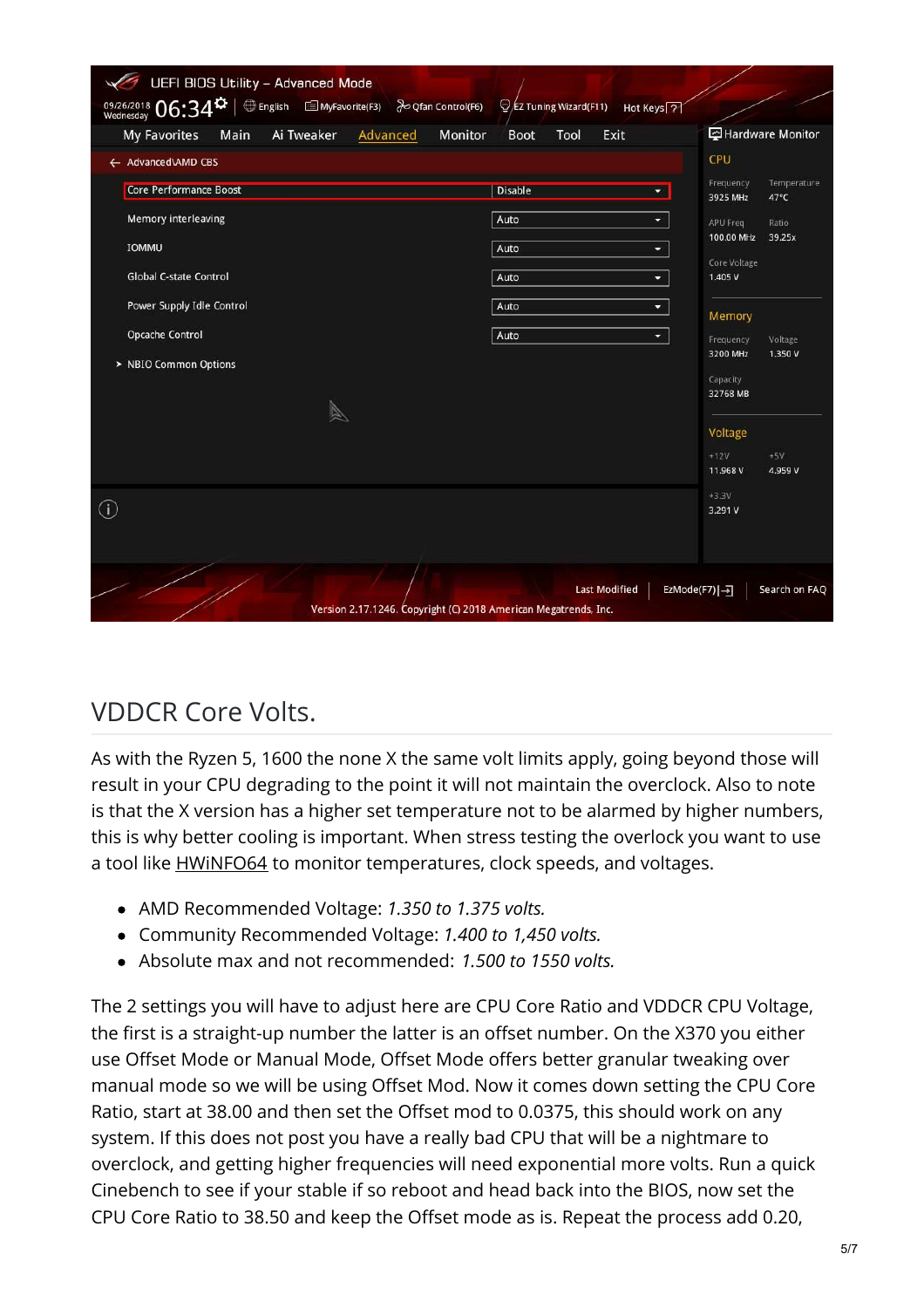until your Cinebench test fails, now you can add more volts in the Offset mode, an Offset of 0.07500 will give 1.425 V. But do not go straight to an Offset of 0.07500, up the voltage 0.00625 then see if your system will post and then increase the CPU Core Ratio again until it fails. With a bit of luck, you should be stable at 40.00, a 4.0Ghz on all cores the less voltage it takes to get to 4.0Ghz the better your CPU is. Fewer volts is less heat and a higher overall overclock see if you can make it to a CPU Core Ratio of 41.00 with 0.07500 Offset or lower.

| <b>UEFI BIOS Utility - Advanced Mode</b><br>09/26/2018 06:33 <sup>0</sup><br><b> English</b> ■ MyFavorite(F3) <i>a</i> Qfan Control(F6) | EZ Tuning Wizard(F11)                                                                   | Hot Keys ?                                   |
|-----------------------------------------------------------------------------------------------------------------------------------------|-----------------------------------------------------------------------------------------|----------------------------------------------|
| My Favorites<br>Main<br>Ai Tweaker<br>Advanced                                                                                          | <b>Monitor</b><br>Tool<br>Exit<br><b>Boot</b>                                           | Hardware Monitor                             |
| <b>VDDCR CPU Voltage</b>                                                                                                                | Offset mode<br>1.437V                                                                   | CPU                                          |
| VDDCR CPU Offset Mode Sign                                                                                                              | $\ddot{}$                                                                               | Temperature<br>Frequency<br>48°C<br>3925 MHz |
| <b>VDDCR CPU Offset Voltage</b>                                                                                                         | 0.07500                                                                                 | APU Freq<br>Ratio                            |
| <b>VDDCR SOC Voltage</b>                                                                                                                | Auto<br>1.150V                                                                          | 100.00 MHz<br>39.25x<br>÷                    |
| <b>DRAM Voltage</b>                                                                                                                     | 1.40000<br>1.350V                                                                       | Core Voltage<br>1.426 V                      |
| 1.05V SB Voltage                                                                                                                        | Auto<br>1.050V                                                                          | Memory                                       |
| 2.5V SB Voltage                                                                                                                         | Auto<br>2.500V                                                                          | Frequency<br>Voltage                         |
| CPU 1.80V Voltage                                                                                                                       | Auto<br>1.900V                                                                          | 3200 MHz<br>1.350 V                          |
| CPU 1.80V SB Voltage                                                                                                                    | Auto<br>1.800V                                                                          | Capacity<br>32768 MB                         |
| <b>VTTDDR Voltage</b>                                                                                                                   | Auto<br>0.673V                                                                          | Voltage                                      |
| <b>VPP_MEM Voltage</b>                                                                                                                  | Auto<br>2.500V                                                                          | $+12V$<br>$+5V$                              |
| <b>VDDP Standby Voltage</b>                                                                                                             | $A \cup A$<br>0.0001                                                                    | 12.033V<br>4.959 V                           |
| <b>VDDCR CPU Voltage</b><br>$\left( \mathbf{i}\right)$                                                                                  |                                                                                         | $+3.3V$<br>3.291 V                           |
|                                                                                                                                         |                                                                                         |                                              |
|                                                                                                                                         | <b>Last Modified</b><br>Version 2.17.1246. Copyright (C) 2018 American Megatrends, Inc. | EzMode(F7) -<br>Search on FAQ                |

# VDDCR Curve.

Here is my VDDCR volt curve for my 1600X I must add that this was added well over a year later with a much more mature BIOS version for my STRIX X370-F. But all settings were tested using a Gelid Phantom Black CPU Cooler(dual fans). Depending on your motherboard and CPU due to the silicone lottery, your mileage may vary but this should give you a good indication where your CPU is compared to this 1600X sample.

1600X @ 3.7Ghz.

● 37 Core Ratio.